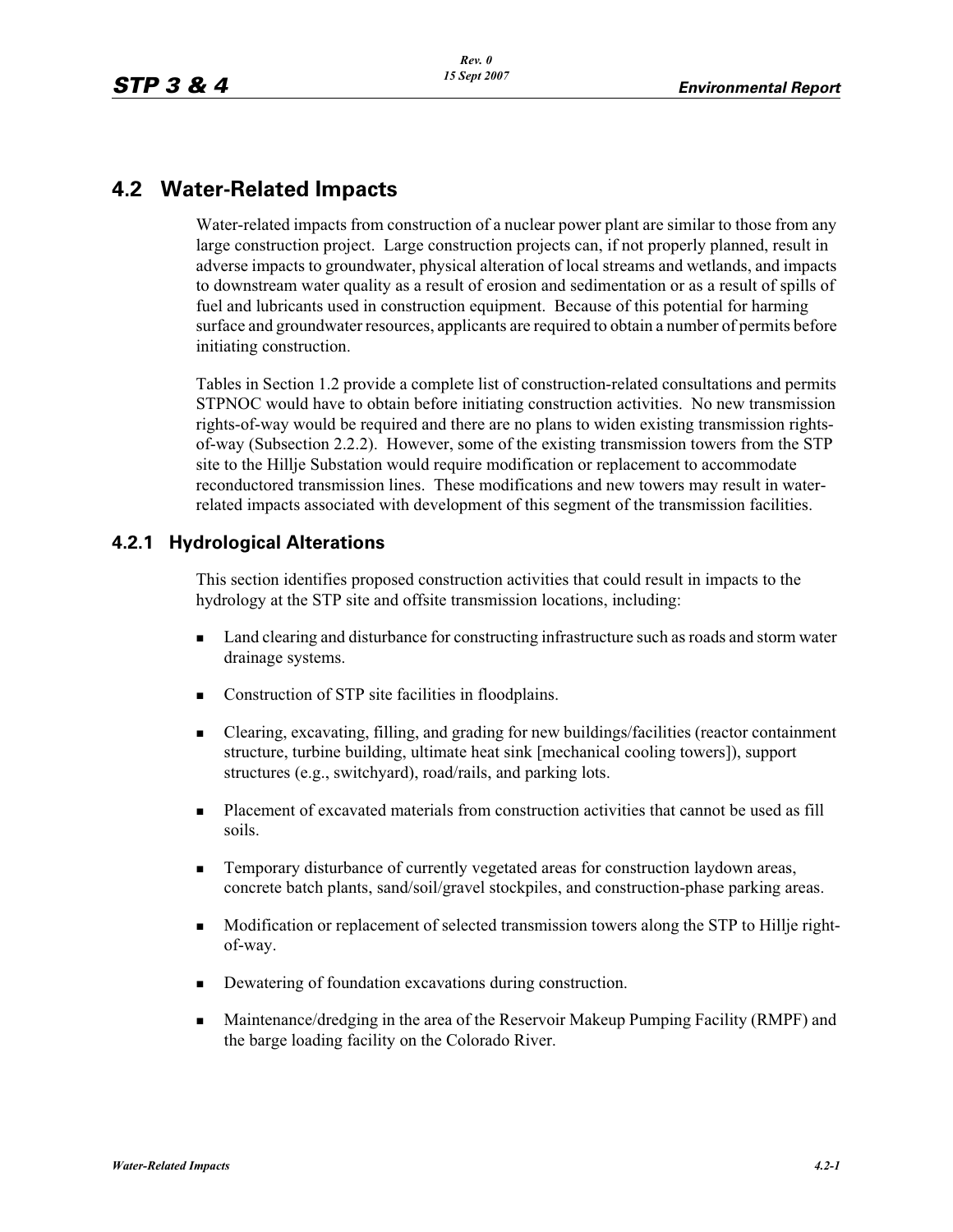#### **4.2.1.1 Surface Water**

The STP 3  $\&$  4 project will require replacing some of the existing transmission towers along the 20 miles of transmission right-of-way from the STP site to the Hillje substation (Section 3.7). The modification or replacement of the towers along the existing right-of-way would result in construction activities occurring that would likely result in the disturbance of surface soils within the footprint of the existing towers or access roads. The right-of-way itself as well as adjacent lands is used for crop production. Based on the current use of the land within the right-of-way, disturbance to surface soils would not appreciably alter surface water flow during the modification of the towers or construction of new towers. STPNOC has determined that impacts from the potential changes to surface water flow would be similar to the impacts from the original construction activities along the transmission right-of-way. The impacts would be temporary and would impact relatively small areas. Access to the existing rights-of-way would occur where existing access points are located and would not result in additional land disturbances. STPNOC, therefore, estimates impacts to surface water alterations would be SMALL and would not warrant additional mitigation other than those required by the appropriate permits. If construction activities occur close to surface water features, it is anticipated that the transmission line constructor would use erosion controls to limit the potential impacts to nearby water bodies or drainage features.

The only STP 3  $\&$  4 facilities to be located in the Colorado River floodplain are those facilities that will be shared and have already been constructed for use by STP 1  $\&$  2. These facilities are the RMPF, the main cooling reservoir (MCR) blowdown discharge pipes, the MCR spillway discharge structure, and the barge facility. The remainder of the STP  $3 \& 4$  facilities would be constructed in areas located above the elevation of the floodplain. Impacts to the floodplain from STP 3  $&$  4 would be less than the impact of constructing STP 1  $&$  2. The area occupied by these structures in the floodplain is insignificant when compared to the total area of the floodplain. There would be no additional reduction in channel conveyance and the elevation of the 100-year floodplain upstream and downstream of the STP site would not be affected by construction of STP  $3 \& 4$ . STPNOC has determined that impacts to the floodplain would be SMALL and would not warrant mitigation.

The local relief of the STP site varies from approximately 30 feet above mean sea level (MSL) in the northern portion of the site to 15 feet MSL in the southern portion, (Subsection 2.3.1.2). Within the site boundary (Figure 2.3.2-3) flows the West Branch of the Colorado River, the Colorado River, as well as surface water drainage features, one of which feeds 34.4-acre Kelly Lake, which is located in the northeast corner of the site (Reference 4.2-1). The largest surface water feature in the vicinity of the site is the above-grade MCR that covers approximately 7000 acres (2800 hectare). Another STP site surface water feature associated with STP 1  $\&$  2 operations is the 388-acre Essential Cooling Pond (Reference 4.2-2).

As discussed in Subsection 2.3.1, Little Robbins Slough, an intermittent stream, flows south of the MCR to a coastal marsh area north of Matagorda Bay. A portion of Little Robbins Slough that would have been inundated by the construction of the MCR was relocated during the construction of STP 1  $\&$  2 to an area outside of the MCR. The relocated channel rejoins the natural drainage course approximately 1 mile east of the southwest corner of the MCR (Reference 4.2-2). The West Branch of the Colorado River is an old river channel associated with the Colorado River adjacent to the MCR that flows south toward the Intracoastal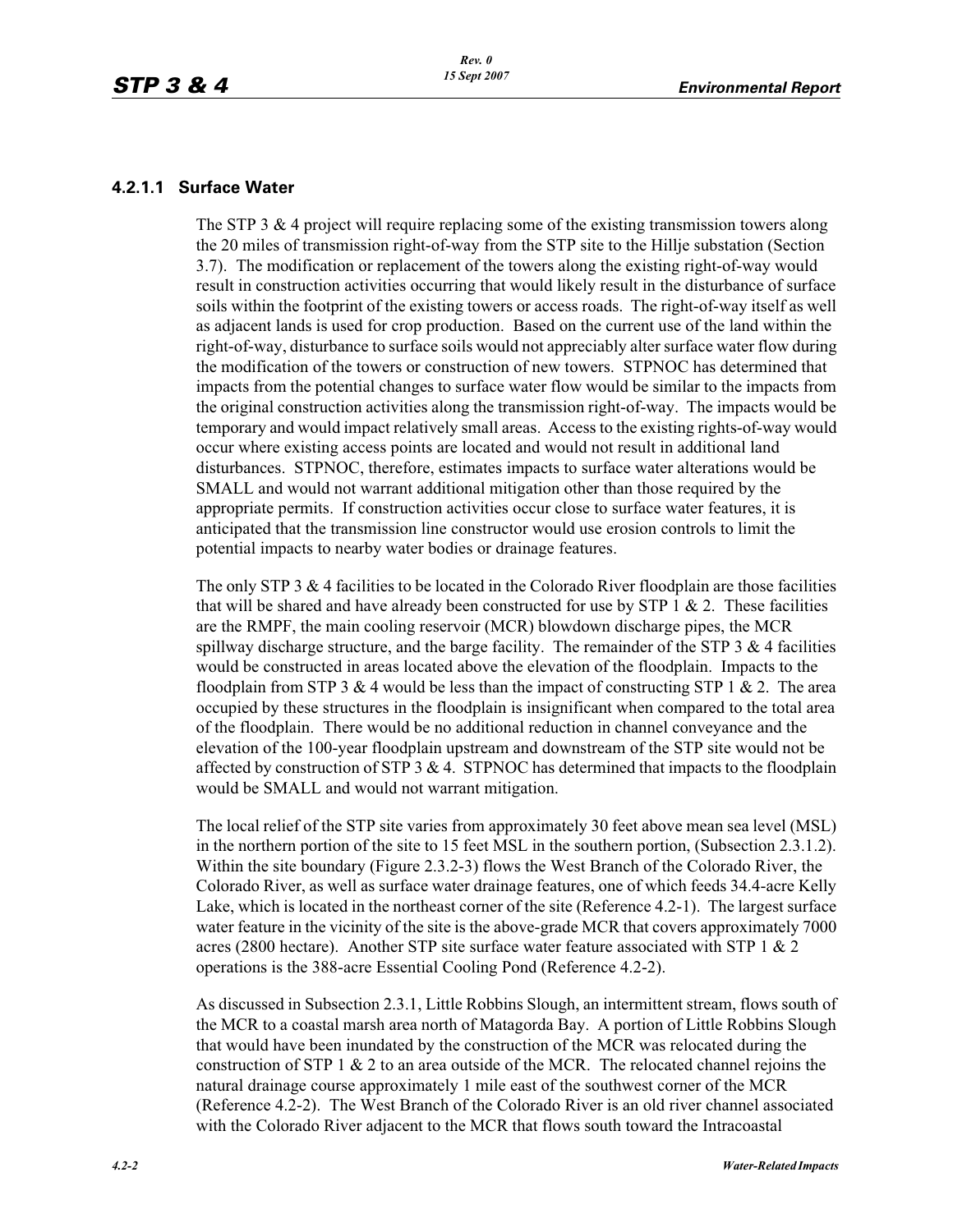Waterway and Matagorda Bay. Surface water drainage features near the southeastern portion of the MCR feed the West Branch of the Colorado River, which flows only intermittently.

The construction of STP 3  $\&$  4 and its support facilities, especially the proposed 2-mile long heavy-haul road (Figure 3.9-1) from the barge facility to STP 3  $\&$  4 (Section 4.1) could alter the current surface water flow patterns. Drainage ditches, storm water culverts, and other drainage devices will be used to maintain flow patterns across the construction areas. The refurbishment of an existing rail line that enters the northern portion of the STP site would result in less impact to the area crossed than when originally constructed. Actual impacts would be similar to those associated with normal maintenance of the rail line, including rail and ballast replacement where appropriate.

Surface water features that could be affected by the STP  $3 \& 4$  construction activities include the unnamed onsite drainage associated with site sloughs, drainage ditches currently located in the STP 3 & 4 project area, an area currently designated as the Texas Prairie Wetland (Subsection 2.4.1), several onsite areas of standing water and their associated drainages, and other site drainage features that flow to the Colorado River or to the West Branch of the Colorado River (Subsection 2.3.1). Refer to Section 2.4 for additional information on the STP site surface water features.

There have been no studies performed by STPNOC to determine water storage or flow characteristics for surface water features within the STP site boundary other than the Essential Cooling Pond for STP 1  $\&$  2 and the MCR because none have been required by state regulatory agencies. Monitoring of STP site surface water features is performed in accordance with STPNOC's storm water management program. As discussed in Subsection 2.3.3, surface water quality is analyzed for radionuclides as part of the existing radiological monitoring program for the West Branch of the Colorado River, Little Robbins Slough, the East Branch of Little Robbins Slough, a surface water drainage ditch located northeast of the MCR, and the MCR, as indicated in Subsection 2.3.3.

Part of a surface water ditch system is currently located in the area proposed for the STP 3 & 4 facilities. The ditch drains surface water away from the northern portion of the STP 1  $\&$  2 operations area when surface water is present as the result of precipitation events. STPNOC plans to relocate this section of ditch north of the STP 3  $\&$  4 site to capture surface water runoff from STP 1  $\&$  2 and STP 3  $\&$  4. As discussed in Subsection 2.4.1, STPNOC performed a bioassessment survey of the ditch that passes through the STP 3  $\&$  4 site that could be affected by construction activities (Reference 4.2-3).

STPNOC also surveyed the proposed construction site to determine if jurisdictional wetlands were present (Reference 4.2-4). The results of the survey indicate that there are no jurisdictional wetlands in the area currently proposed for construction activities associated with STP 3 & 4. However, 12 non-jurisdictional wetlands were located. Of these, only one nonjurisdictional wetland totaling 0.165 acres (0.07 hectare) would be permanently impacted by the project. The remaining 11 non-jurisdictional wetlands would be avoided during construction activities (Reference 4.2-4). STPNOC would use silt fences and other erosion control devices, as needed, to help mitigate the possibility of surface water runoff from proposed construction activities impacting the STP site's surface water drainage features.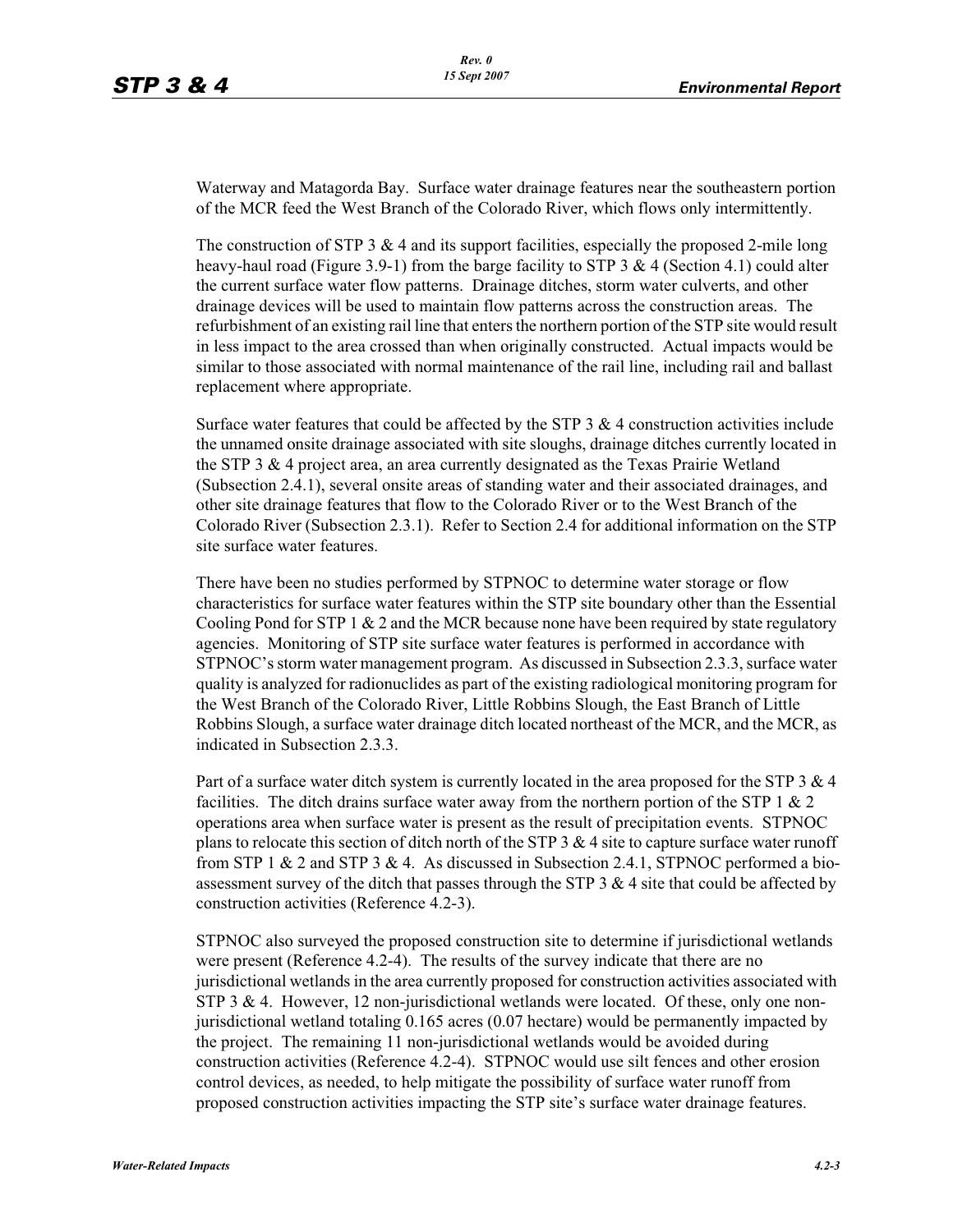The RMPF intake structure on the Colorado River for STP 1  $& 2$  was built with the capability to provide enough makeup water to the MCR for four nuclear units. At present, it is operating at half its capacity, with only four makeup pumps in service. STPNOC has determined that the RMPF intake structure itself would not have to be modified to accommodate the new units. New pumps would be installed in the existing structure. This would limit potential direct impacts to the Colorado River.

The circulating water intake structure for STP  $3 \& 4$  would be located on the modified existing MCR dike south of the STP 1  $& 2$  circulating water intake. The circulating water discharge outfall for STP 3 & 4 is located approximately 1000 feet west of the STP 1 & 2 discharge structure. Because of the configuration of circulating water pipes passing over the embankment, an overflow weir would be installed inside the discharge outfall to maintain proper siphon when the water level drops toward the low-water level datum. Downstream of the discharge outfall, riprap placement would be provided to prevent erosion. For more information, refer to Subsection 3.4.2.3. The MCR discharge is the existing blowdown facility to the Colorado River downstream of the RMPF. The MCR blowdown structure to the Colorado River is adequate in size to support the proposed project.

Any maintenance dredging of the Colorado River in the vicinity of the RMPF and the barge landing facility would be performed under existing or future STPNOC permits as required by the U.S. Corps of Engineers and in accordance with any applicable state permits or other requirements (Section 1.2 Tables 1.2-1 through 1.2-4). Spoils from the dredged locations would be disposed in accordance with the STP site's dredging permits. Surface water impacts from dredging would be limited to the Colorado River in the direct vicinity of dredging operations and to the vicinity of the spoil area. Dredging would disturb sediments and increase turbidity downstream of the RMPF; however, impacts would be of short duration essentially limited to the period of actual dredging operations.

The State of Texas Construction Storm Water Program requires industrial facilities that discharge to waters of the United States and plan construction that would disturb more than 5 acres of land to:

- -Obtain NPDES permit coverage.
- - Implement best management practices including structural (i.e., erosion-control devices and retention ponds) and operational measures to prevent the movement of pollutants (including sediments) offsite via storm water runoff.
- **Develop a Storm Water Pollution Prevention Plan (SWPPP) through the TCEQ.**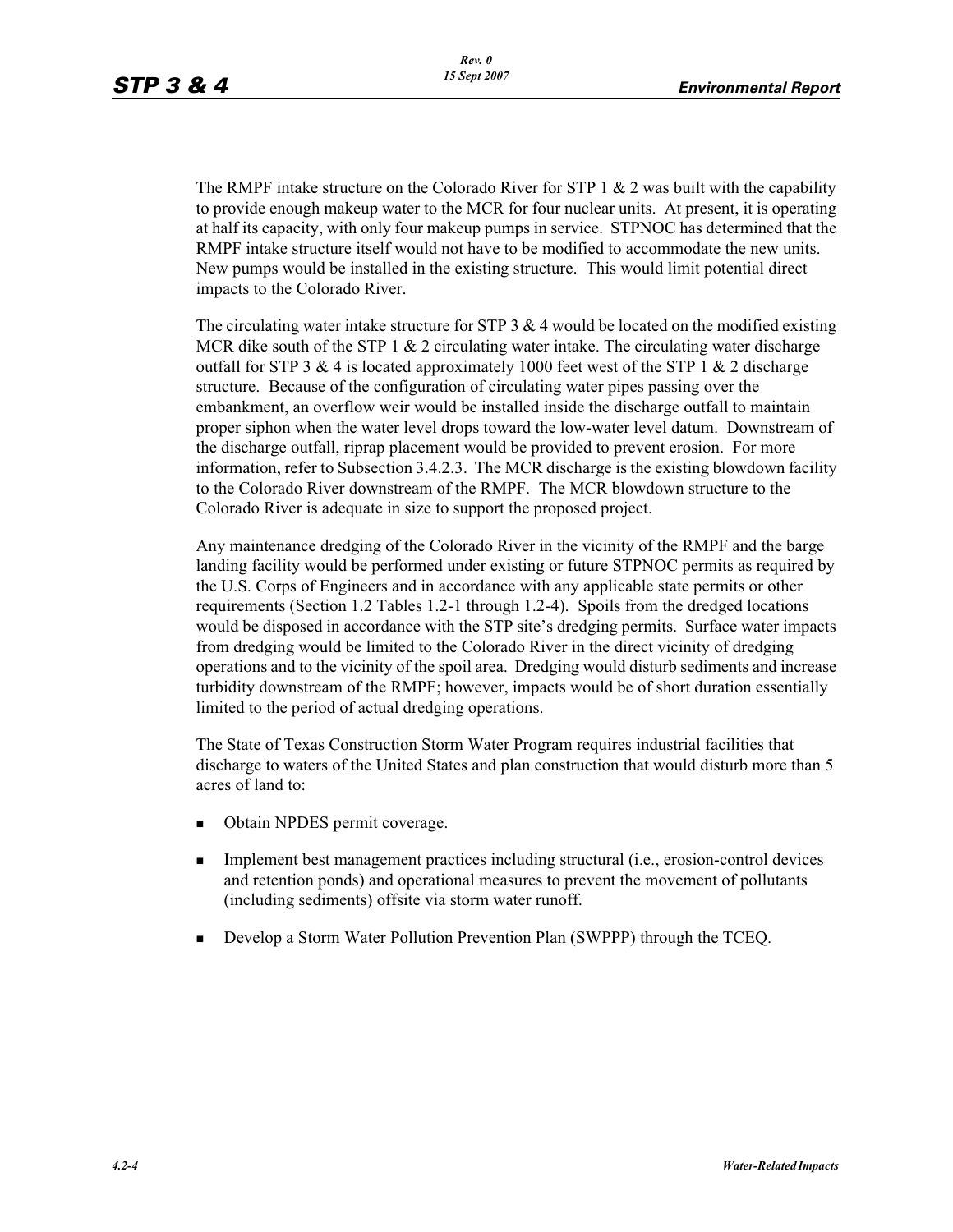New retention ponds and connecting drainage ditches would be constructed to accommodate surface water runoff from areas where surface soils would be disturbed by construction activities. The proposed ditches and retention ponds may also be used to allow potential sediment-laden water generated from dewatering activities to settle in them to reduce the amount of sediment potentially discharged to surface water bodies at the site. The water could then, if necessary, be discharged at a Texas Pollutant Discharge Elimination System (TPDES) permitted outfall. The locations of these ditches and retention ponds have yet to be determined.

Therefore, STPNOC concludes that impacts to surface water hydrology would be SMALL and would not warrant additional mitigation in addition to those included in required permits.

#### **4.2.1.2 Groundwater Dewatering**

As discussed in Subsection 2.3.1, groundwater use in the vicinity of the STP site is primarily from the confined Chicot Aquifer (Beaumont Formation) within the Gulf Coast Aquifer system. The Chicot Aquifer is separated into shallow and deep aquifers by at least 150 feet of confining clay. Groundwater wells in Matagorda County are located within the Chicot Aquifer (Subsection 2.3.1). The Beaumont Formation comprises the shallower aquifer material below the alluvial deposits directly along the Colorado River channel and deeper portions of the Chicot Aquifer. The Beaumont Formation is comprised of deltaic sediments consisting of discontinuous interfingering beds of clay, silt, sand, and gravel that grade laterally over short distances (Reference 4.2-2). The upper 10 to 30 feet of the Beaumont Formation acts as an upper confining unit for the shallow portion of the Chicot Aquifer. As discussed in Subsection 2.3.1, the base of the shallow portion of the Chicot Aquifer is 90 to 150 feet deep at the STP site. This shallow portion of the Chicot Aquifer is the portion of the aquifer in which dewatering would occur.

Recharge to the shallow portion of the Chicot Aquifer is within a few miles north of the STP site. Discharge from the shallow portion of the aquifer is to local wells, to Colorado River alluvial material east of the site, and to Matagorda Bay and the Colorado River estuary, approximately 5 miles southeast of the site (Subsection 2.3.1).

The excavations for STP 3 & 4 would be 3 to 6 months apart. Each excavation would reach a depth of approximately 90 feet below grade. Perimeter dewatering would be required to a depth of at least 35 feet with dewatering wells for the deeper portion of the excavations located in the lower unit of the shallow portion of the Chicot aquifer to a depth of approximately 90 feet below grade. The extent of each excavation would be approximately 900 feet wide (east-west) by 950 feet long (north-south) and would cover an area of approximately 14 acres for each unit.

The extent of the excavation for the ultimate heat sink would be approximately 650 feet wide (east-northeast) by 550 feet long (north-northwest) and would cover approximately 7 acres. The excavation for the ultimate heat sink will be approximately 40 feet deep. Perimeter dewatering will also be required.

It is currently anticipated that dewatering and excavation activities for  $STP 3 \& 4$  and their ancillary facilities would be similar to those performed during construction of STP  $1 \& 2$ . Dewatering and excavation activities for the existing STP 1  $\&$  2 are described in STP 1  $\&$  2 FSAR Subsection 2.5.4 (Reference 4.2-1). As discussed in Subsection 2.3.1, the proposed cut and fill excavation dewatering activities for STP  $3 \& 4$  would consist of a combination of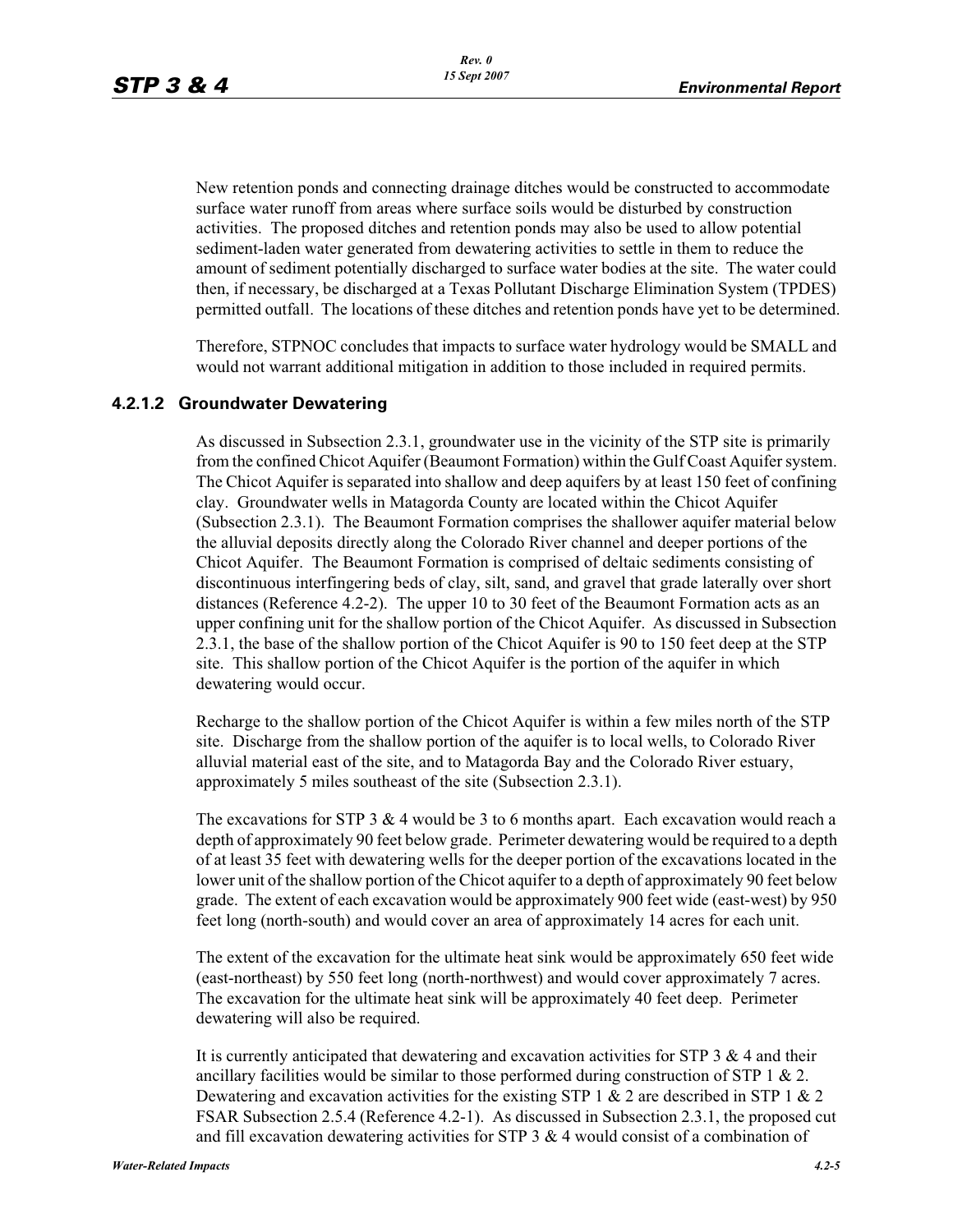perimeter dewatering wells and open pumping from sumps within the excavation. The perimeter dewatering wells would control lateral inflow and assist in removing water stored within the excavation. The open pumping system would control precipitation runoff, assist in water storage removal, and any inflow to the excavation.

A steady-state dewatering flow rate during the construction of STP 3 & 4 is estimated to be between 1800 and 4200 gallons per minute (gpm). The hydraulic conductivity in the upper unit of the shallow portion of the Chicot Aquifer is between 65 and 420 gallons per day/square foot (gpd/ft<sup>2</sup>). Transmissivity values range from 1100 and 10,500 gallons per day per ft (gpd/ft). The storage coefficient varies between 0.0017 and 0.0007. The lower unit of the shallow portion of the Chicot Aquifer has a hydraulic conductivity that ranges between 410 and 600  $gpd/ft^2$ , a transmissivity range between 13,000 and 33,000 gpd/ft, and storage coefficients between 0.00045 and 0.00071.

Based on the range of estimated flow, drawdown and subsidence estimates at key facility structures are included in Table 4.2-1. The excavation dewatering rates measured during STP 1 & 2 construction (1300 gpm to 2900 gpm) indicate the estimated STP 3 & 4 rates would be less than the upper bounded steady-state flow of 4200 gpm, which suggests that the estimates based on the lower hydraulic conductivity value may be more realistic. Therefore, the amount of projected drawdown and subsidence at the MCR and STP 1 & 2 would likely be on the lower end of the estimate range as shown in Table 4.2-1. Table 4.2-2 includes groundwater hydrologic parameters based on pump tests performed in the upper portion of the Chicot Aquifer.

As discussed in Subsection 2.3.1, the soils to a depth of approximately 10 to 30 feet in the vicinity of STP  $3 \& 4$  consist primarily of silty clays that create a confined groundwater system in the shallow portion of the Chicot Aquifer at the site. The presence of the surficial clays would also isolate wetlands and shallow surface water (natural and man-made drainage) features in the vicinity of STP 3 & 4 from the underlying subsurface soil units being dewatered during construction. Therefore, the impact to wetlands or to surface water drainage features in the vicinity of the proposed excavation from the proposed dewatering activities would be SMALL and would not warrant additional mitigation.

Due to the presence of the confining clays above and below the shallow portion of the Chicot Aquifer, dewatering activities would be limited to the shallow portion of the Chicot Aquifer. As discussed in Subsections 2.3.1 and 2.3.2, the closest offsite well to the STP  $3 \& 4$  site location (Figure 2.3.1-43) installed in the shallow artesian portion of the Chicot Aquifer is Well 2004120846, which is located approximately 9000 feet east of the STP 3  $\&$  4 site. This well is approximately 80 feet deep and is used to supply water to livestock.

Dewatering activities in the upper shallow aquifer would not impact most local water well users because most water wells close to the site are located in the deeper portion of the Chicot Aquifer (Subsection 2.3.2). Dewatering wells would be installed above the confining layer separating the shallow portion of the Chicot Aquifer from the deeper portion. Therefore, dewatering would occur within the direct vicinity of the excavation for a reasonably short period of time (period of construction), affecting only the shallow portion of the Chicot Aquifer. The potential for subsidence associated with dewatering would be SMALL and limited to onsite areas, primarily to the areas of STP  $1 \& 2$  and the MCR. Subsidence impacts could be mitigated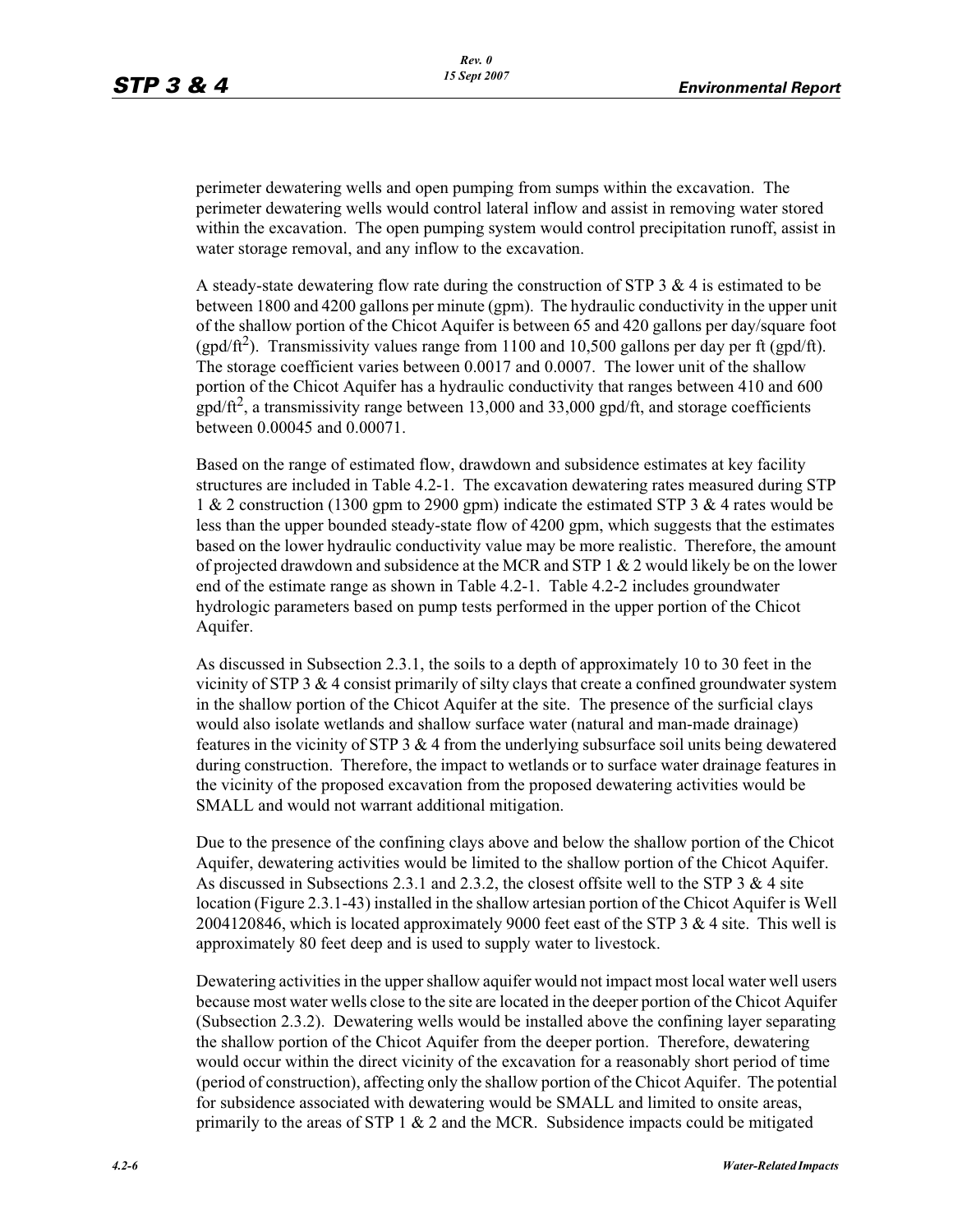through the installation of cutoff walls that would limit the amount of groundwater required to be pumped during the dewatering of the excavation. The use of injection wells or infiltration trenches could also help to limit the amount or possibility of subsidence near the existing STP site facilities by creating an area of recharge between the excavation and those facilities.

As discussed in Subsection 2.3.1, the use of various types of cutoff walls could reduce the amount of water it would be necessary to remove from the excavation during dewatering. The type of cutoff wall could include a slurry trench wall, a grout curtain, freeze wall, or lowleakage sheet piles. The slurry trench and grout curtain would be permanent features, while the other two would be temporary. STPNOC will evaluate the use of cut-off walls and other means of mitigating impacts during dewatering activities prior to finalizing the construction plan for STP 3 & 4.

As discussed in Subsection 2.3.1, the MCR is connected to the shallow portion to the Chicot Aquifer where the surficial clays were excavated during the construction of the STP 1  $\&$  2. This connectivity of the MCR to the shallow portion of the Chicot Aquifer and the fact that the proposed excavation sites are only 2200 feet from the MCR, dewatering over time could result in the movement of water from the MCR (higher head potential) to the excavation (lower head potential) if there are subsurface flow paths that directly connect the two areas. The loss of surface water from the MCR as a result of dewatering activities could result in the need to increase surface water use from the Colorado River or an increase in groundwater use. The use of cutoff walls between the excavation for STP 3  $\&$  4 and the MCR could block potential flow from the MCR to the STP 3  $\&$  4 excavation and prevent the additional loss of surface water from the reservoir. STPNOC will evaluate the use of cut-off walls and other means of mitigating impacts during dewatering activities prior to finalizing the construction plan for STP  $3 & 4.$ 

STPNOC has not yet determined how water generated during dewatering operations would be disposed. Water removed from the excavation could be (1) injected back into the Chicot Aquifer, (2) pumped into ditches that would allow infiltration to the shallow portion of the Chicot Aquifer, (3) pumped to a natural depression or excavated area (settling pond) and subsequently discharged under a TPDES permit to an existing surface water body, or (4) pumped from a settling pond back to the MCR. Before disposing of water produced by dewatering operations, STPNOC would secure the necessary permit(s) from the responsible Texas regulatory agency or agencies.

A surficial clay extends across the STP site with the exception of beneath some sections of the MCR where the clay was penetrated during construction activities for STP 1  $\&$  2. Because the shallow portion of the Chicot Aquifer is generally isolated from surface waters outside of the footprint of the MCR by the surficial clay and from underlying aquifer units by a confining unit, STPNOC concludes that impacts to groundwater due to pumping during dewatering activities in this aquifer would be limited to the shallow portion of the Chicot Aquifer. Impacts on surface water hydrology from dewatering activities with the possible exception of the MCR would be SMALL and would not warrant additional mitigation.

Compacted materials added to the excavation as part of the backfill process and the presence of the new units would alter the groundwater flow paths in the vicinity of STP  $3 \& 4$  foundations. However, these impacts would be localized to the STP site in the area of construction. If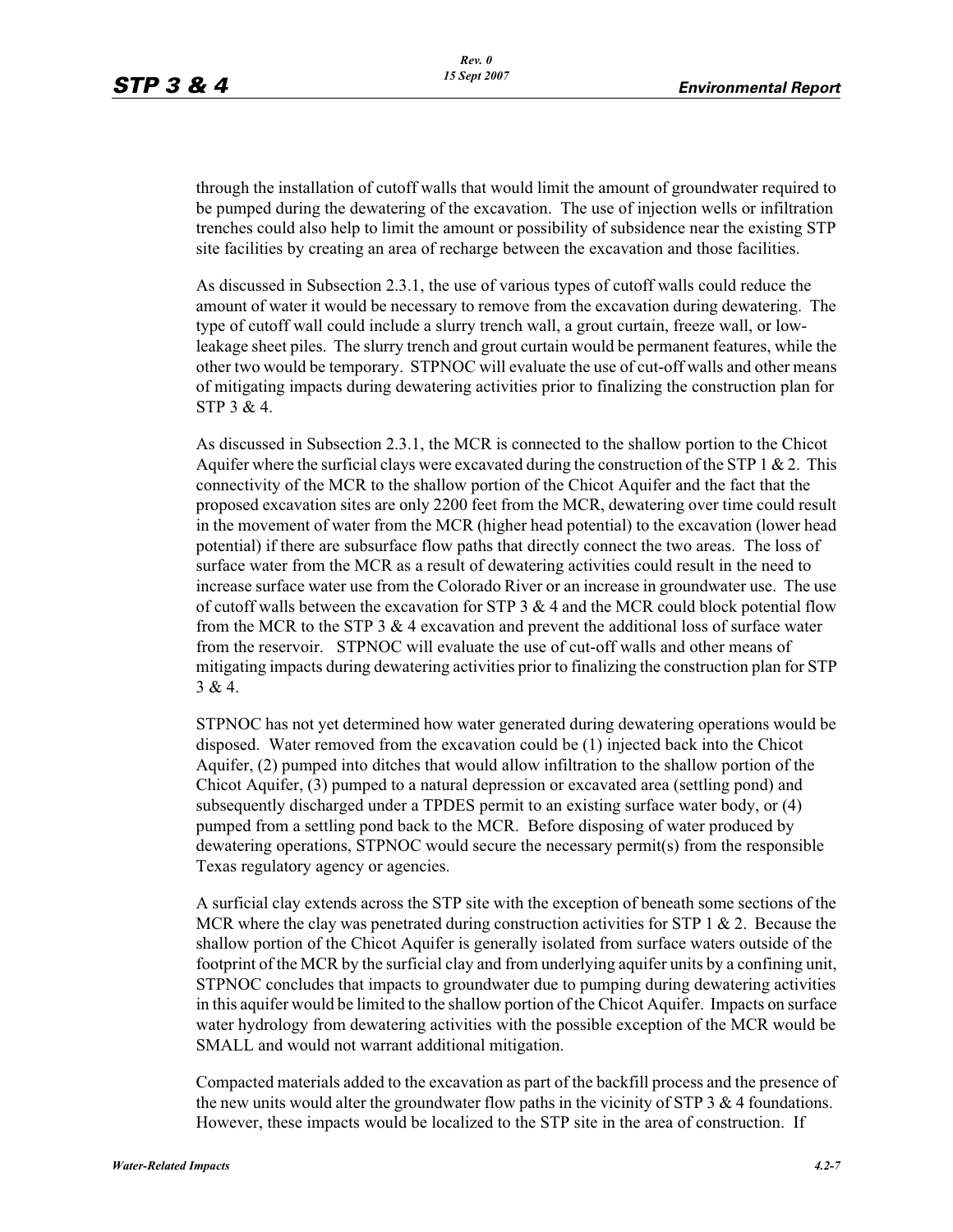permanent cutoff walls are installed during construction, flow patterns within the shallow portion of the Chicot Aquifer on the STP site would also be altered. These impacts would be limited to areas of construction within the STP site boundary and would have no impact on surface water hydrology. Before dewatering begins, STPNOC would develop a Dewatering Plan to be used by the construction contractor that would contain detailed information on dewatering and water disposal activities and possible mitigation measures for the STP 3 & 4 site. Once dewatering operations cease, the affected potentiometric surface at the site is expected to return to pre-construction levels. Therefore, STPNOC concludes impacts to the shallow groundwater aquifer from dewatering activities would primarily be localized to the STP site and would be SMALL, and would not warrant mitigation other than as mentioned above or required by existing or required permits.

## **4.2.2 Water Use Impacts**

Because of the presence of existing groundwater production wells (Figure 2.3.2-7) at the STP site, an evaluation of their production capacity and current use was performed to determine if these wells would produce an adequate supply of water for use during construction. A description of the groundwater underlying the STP site is provided in Subsection 2.3.1.2.2. A description of current groundwater use at STP 1 & 2 is provided in Subsection 2.3.2.2 and Table 2.9-1.

STP estimates that groundwater would be used at a peak or maximum rate of approximately 1200 gpm (Subsection 2.3.1.2.6) during construction with normal demands being much less than maximum use. Groundwater would be used during construction for personal consumption and use, concrete batch plant operation, concrete curing, cleanup activities, dust suppression, placement of engineered backfill, and piping hydrotests and flushing (Subsection 2.3.1.2.6).

As discussed in Subsection 2.3.2, groundwater use at STP from 2001 to 2006 averaged 798 gpm from Well 5, 6, 7, 8, and the NTF well. Based on the STP site's current permitted withdrawal amount of 1860 gpm (3000 acre-feet/year) (Subsection 2.3.2), STPNOC has determined that STP 3  $\&$  4 under normal construction conditions can be built using the approximate 1060 gpm remaining under the site's existing groundwater permit. STPNOC estimates the remainder of the 1200 gpm needed for construction activities during maximum use conditions could be obtained by increasing water conservation methods with the objective that STP use would not exceed the site's 1860 gpm (3000 acre-feet per year) (Reference 4.2-5) existing permitted pumping rate. Therefore, the Coastal Plain Groundwater Conservation District (CPGCD) would be aware of potential impacts to nearby groundwater users.

As discussed in Subsection 2.3.2, STP 1 & 2 currently use water from five groundwater wells within the deep portion of the Chicot Aquifer for cooling, condensing, and refrigeration; process and washdown; boiler feed; air-conditioning; sanitary and drinking; and other plant activities. A sixth well located at the STP Visitor Center is currently inactive. An onsite pump test on Well 5 installed to a depth of 700 feet in the deep aquifer portion of the Chicot Aquifer yielded 50,000 gpd/ft (6680 ft<sup>2</sup>/day). However, as indicated in Table 2.3.1-16, lower transmissivity values were calculated for Well 6 and Well 7. Therefore, an average transmissivity value of 33,245 gpd/ft (4444 ft $^2$ /day) was used in the calculations. No values for the coefficient of storage was determined for these wells, so the values used are those for Well 5. The specific capacity of Well 5 was 10 gallons per minute per foot (gpm/ft) of drawdown.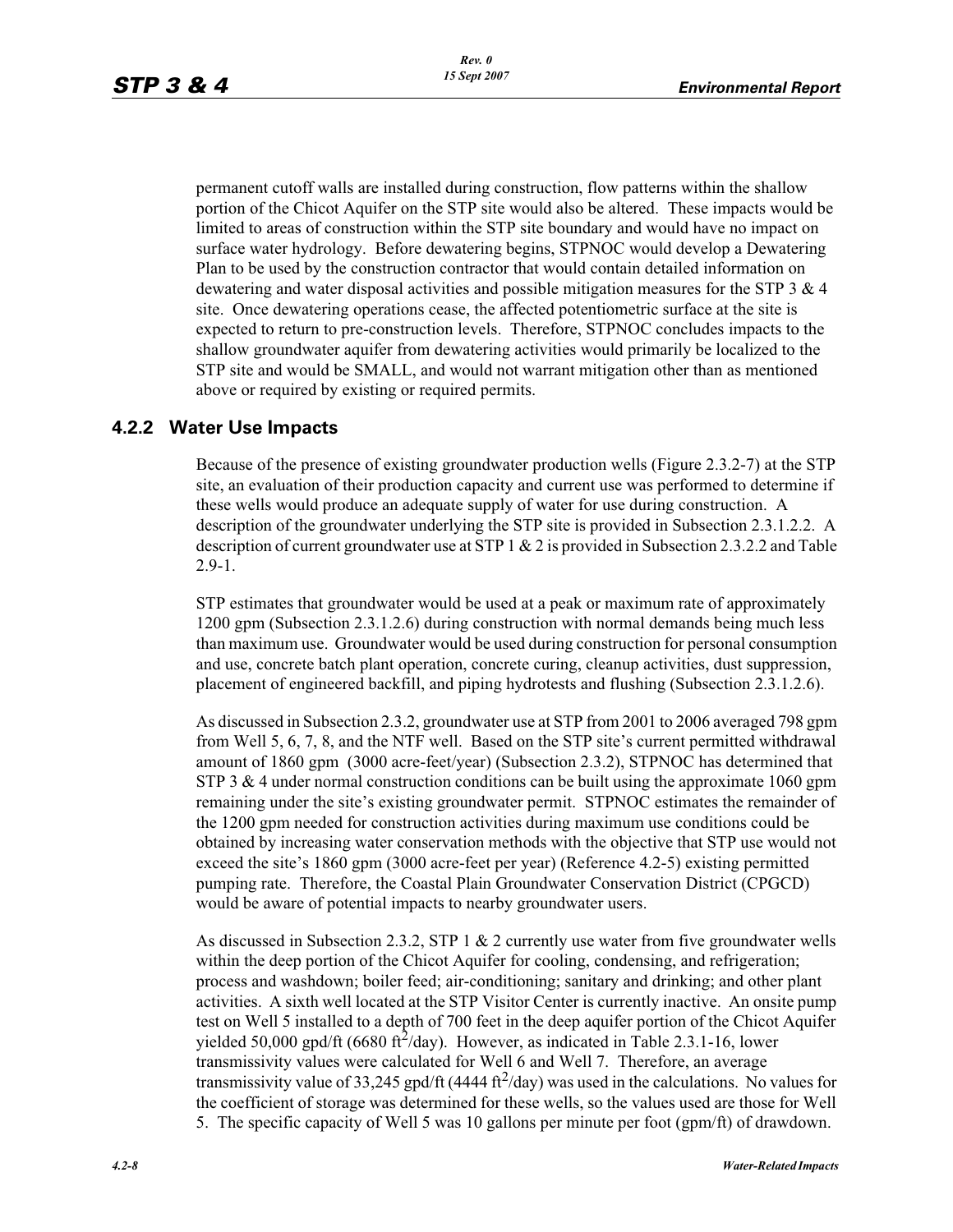The average permeability of the deep aquifer beneath the site was calculated to be 35 ft/day (Reference 4.2-2). The hydrologic parameters for the modeling of potential groundwater use impacts using a confined aquifer scenario for the deeper portion of the Chicot Aquifer are included in Table 4.2-3. Subsection 2.3.1 describes the confining unit separating the shallow portion of the Chicot Aquifer from the deeper portion of the Chicot as being confined. Therefore, the results of using a confined scenario would represent STPNOC's current knowledge of the site conditions.

STP would obtain water for various proposed standard construction uses from the existing deep aquifer zone main water production wells (Wells 5, 6, and 7). Currently, water from the deep aquifer is supplied for STP  $1 \& 2$  operations, the Nuclear Training Facility, and for the STP Visitor Center (located within the Nuclear Training Facility) by five of the site's wells installed to a depth of 600 to 700 feet (see Subsection 2.3.2 Table 2.3.2-15).

Groundwater use during construction would be in accordance with STPNOC's existing groundwater permit (Reference 4.2-5). The upper shallow aquifer is primarily used for livestock watering and other low-yield requirements. The upper shallow aquifer is isolated from the surface waters by surficial clays and from the lower aquifer units by several confining units. As discussed in Subsection 2.3.2, most well water users near STP do not use the upper shallow aquifer as a source for drinking water because of its low yield. The deep confined aquifer is used as the primary source of water for the region due to higher aquifer yield. Therefore, STPNOC concludes that impacts due to pumping from the STP site's production wells during construction activities to the shallow portion of the Chicot Aquifer would be SMALL and would not warrant mitigation.

The increase in the average groundwater pumping rate to the permitted maximum amount allowed by the CPGCD would allow STPNOC to use existing site wells currently used to supply part of STP 1  $\&$  2's water requirements to also supply the water required during construction activities for STP 3  $& 4$ . The wells located in the deeper portion of the Chicot Aquifer were evaluated to determine any potential impact to wells located in the vicinity of the STP site within the same portion of the aquifer. The closest offsite well (Figure 2.3.2-5) in the same aquifer unit from an STP site well is TWDB Well 8109702, which is located approximately 1.25 miles (6600 feet) southeast of STP Well 7. However, the CPGCD requires a distance of 2,500 feet to be between wells permitted by the District (Reference 4.2-6). Therefore a distance between the potential wells of 2,500 feet would result in the more conservative model results than 6600 feet. As discussed above, the hydrologic parameters used for the modeling are listed in Table 4.2-3.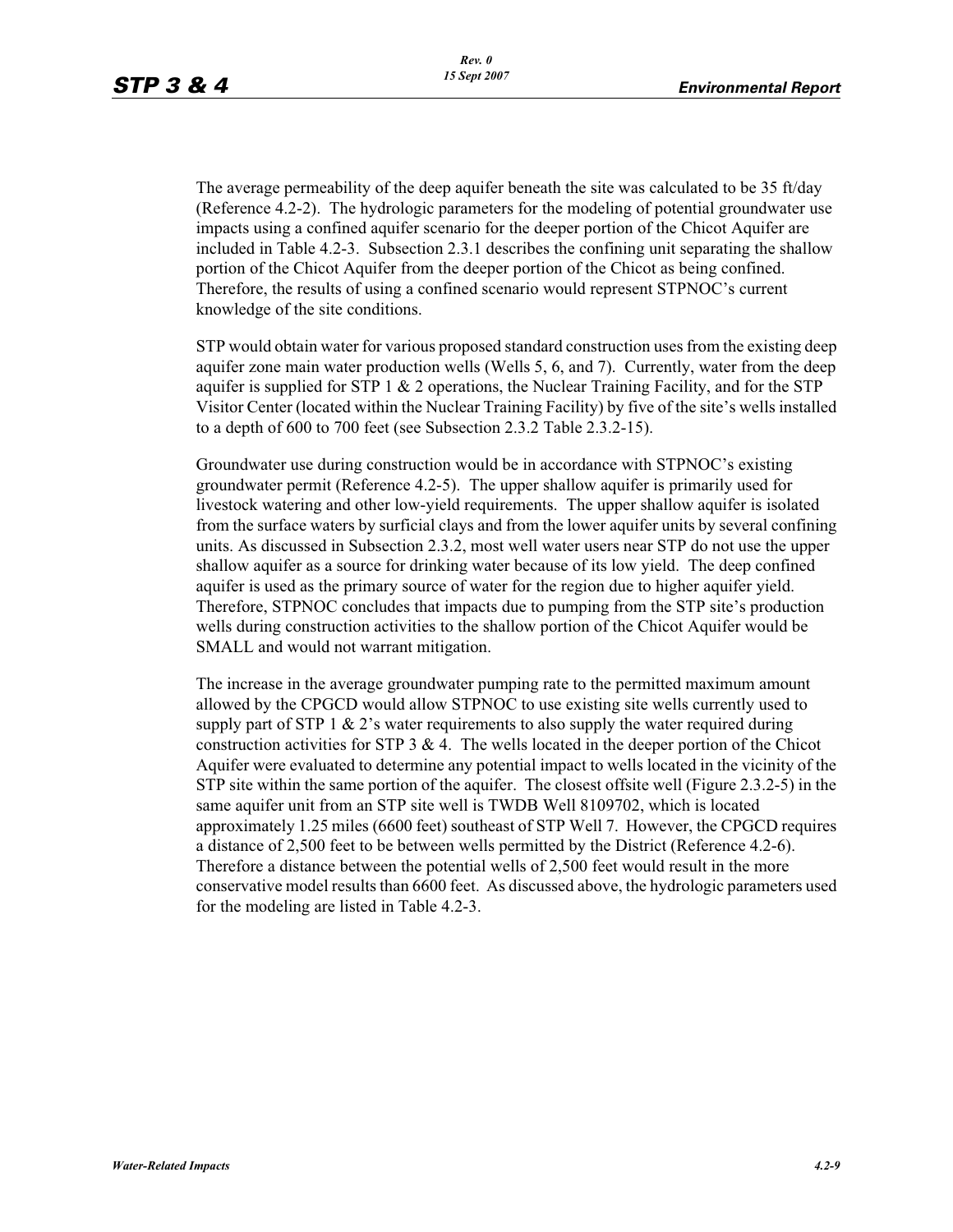## **4.2.2.1 Confined Nonleaky Scenario**

A confined nonleaky scenario would most likely represent actual site conditions. The hydrologic parameters used in support of a confined nonleaky aquifer scenario are included in Table 4.2-3. The Theis non-equilibrium well equations (Reference 4.2-7) for a confined nonleaky scenario are as follows:

 $s = [Q/4(3.14)T](W(u))$   $u = r<sup>2</sup>S/4Tt$ 

where:

| T = transmissivity, $ft^2$ /day        |
|----------------------------------------|
| $t =$ time since pumping started, days |
| $W(u)$ = Theis well function           |
|                                        |

r = distance to pumping well, ft

The assumptions made were that the aquifer is homogeneous, isotropic, of uniform thickness, and of infinite aerial extent. The assumptions also include that the potentiometric surface prior to pumping is horizontal; the well is pumped at a constant discharge rate; the well is fully penetrating and flow is horizontal; the well diameter is infinitesimal so that storage within the well can be neglected; and water from storage is discharged instantaneously with decline of head. The results of the confined non-leaky scenario model indicated that drawdown of the deeper portion of the Chicot Aquifer potentiometric surface at a distance of 2500 feet from any STP site well based on an average pumping rate of 798 gpm after a period of 27 years (9855 days), which is the operational period of STP  $1 \& 2$  to beginning of construction, would result in a drawdown of 27 to 30 feet. During the construction period [7 years (2555 days)] for STP 3 & 4, the drawdown associated only with the construction activities and a pumping rate of 1062 gpm is 32 to 36 feet. During the period of overlap of the current operational water use and the amount of water projected to be used during construction of STP  $3 \& 4$  over the length of construction activities, the drawdown of the potentiometric surface of the Chicot Aquifer was determined to be 55 to 63 feet (pumping rate of 1860 gpm, which is current permitted value) at 2,500 feet from the pumping well.

In reality, as with the confined non-leaky scenario, under the confined non-leaky scenario, the actual withdrawal resulting from the pumping of any STP site well a distance of 2,500 feet away would be similar to the drawdown that could be generated under current operating conditions based on design yields and assuming that the wells pumped are pumped in a manner such that no two adjacent wells are ever pumped at the same time to prevent coalescing drawdowns. The drawdown at a distance 2,500 feet from any STP site well for the 500 gpm design yield during the projected 40-year operating period of STP  $1 \& 2$  is 18 to 20 feet.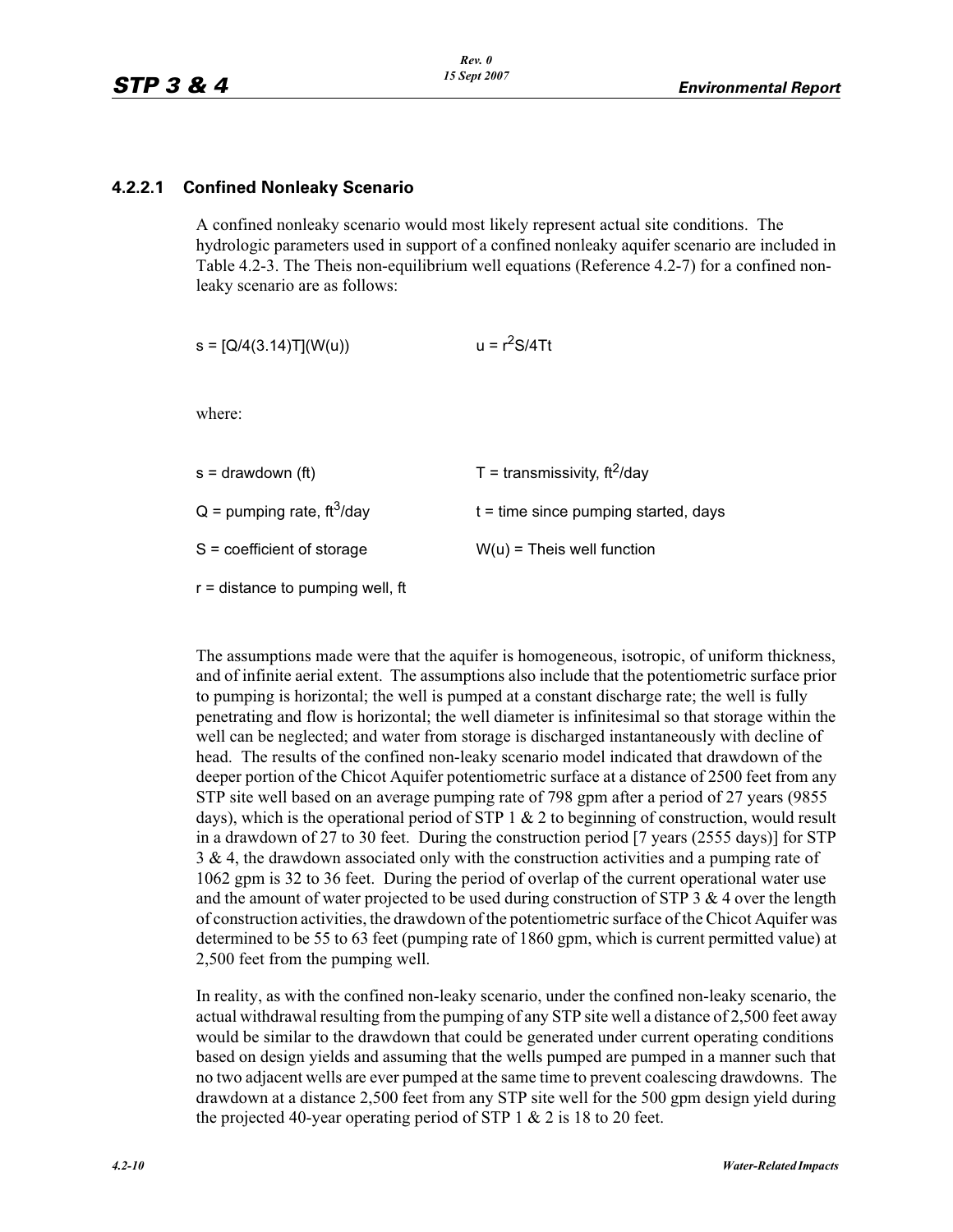STPNOC concludes that impacts due to increased pumping during construction activities to the deeper portion of the Chicot Aquifer would be SMALL to MODERATE and would warrant mitigation. A reduction in drawdown potential could be obtained by the permitting of additional production wells within the same aquifer sequence that would be used to supply groundwater during construction. This would allow STP to decrease the actual pumping rate at each well location, thereby spreading out the potential drawdown impacts across the STP site and reducing the effect each of the individual wells would have on offsite well locations while pumping within the current permitted rate of 1860 gpm (3000 acre-feet per year).

# **4.2.3 Water Quality Impacts**

#### **4.2.3.1 Surface Water**

Impacts to surface water quality can occur as the result of chemical spills and soil erosion due to ground disturbance during construction. Potential impacts from the modification or construction of new replacement transmission towers along the STP to Hillje right-of-way would result in soil disturbance which would increase the potential impacts to surface water from sedimentation. Based on observation of aerial photographs, buffers of vegetated land that lie between the transmission towers to be modified or constructed and nearby surface water features would reduce the likelihood of any impacts due to sedimentation resulting from construction activities. STPNOC anticipates that modifications/construction along the transmission right-of-way would occur in accordance with all applicable regulations (Section 1.2, Tables 1.2-1 through 1.2-4) and best management practices to further reduce the potential impact, including erosion control measures that may include the use of silt fences and sediment retention basins to prevent storm water from carrying soil into down-gradient water bodies.

Any contaminants (e.g., diesel fuel, hydraulic fluid, antifreeze, or lubricants) spilled during construction activities and not controlled by spill control measures could also affect surface water quality. Any minor spills of potential contaminants, including diesel fuel, hydraulic fluid, or lubricants during construction of the project, would be remediated quickly in accordance with the STP Construction SWPPP. Therefore, impacts to water quality would be considered SMALL and would not warrant additional mitigation.

Due to the relatively flat topography of the STP site, erosional impact to onsite land surfaces would be SMALL. Little Robbins Slough and Kelly Lake receive surface water from the northern portion of the STP site via surface flow from STP site drainage features and could therefore be impacted by site disturbance activities in the vicinity of STP 3  $\&$  4 and the heavyhaul road. Direct impacts to the Colorado River from the construction activities at STP 3 & 4 are less likely because of the distance (approximately 3 miles) between the construction site and the waterway. Based on observation of aerial photographs, buffers of vegetated land that lie between the construction site and nearby surface water features would reduce the likelihood of any impacts due to sedimentation resulting from construction activities. STPNOC would plan and carry out road building and other project construction activities in accordance with all applicable regulations (Section 1.2, Tables 1.2-1 through 1.2-4) and best management practices including erosion-control measures that may include silt fences and sediment retention basins to prevent storm water from carrying soil into down-gradient water bodies.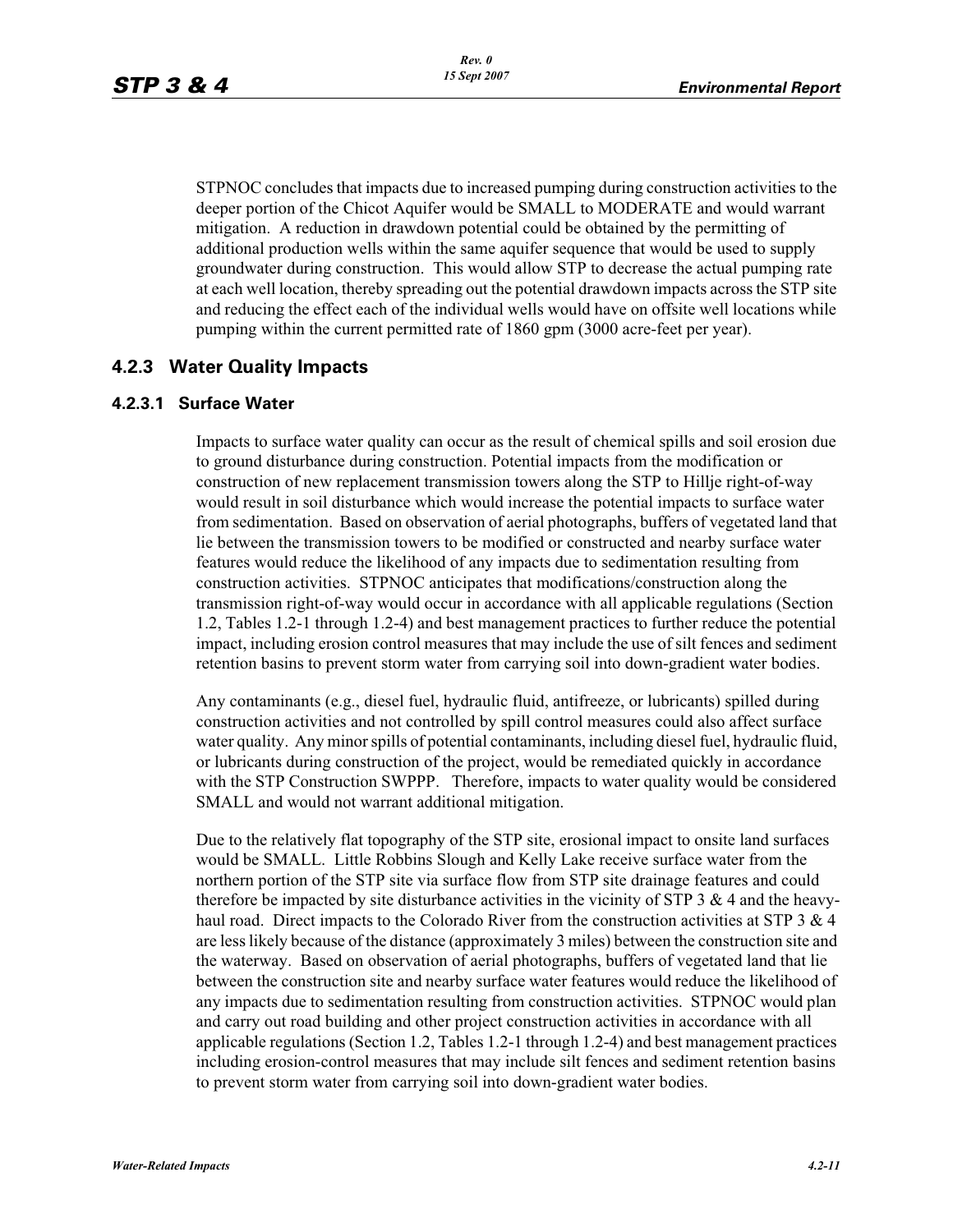Because the STP  $3 \& 4$  site slated to be disturbed for facilities and supporting infrastructure is more than 5 acres, STPNOC would, in compliance with the TCEQ TPDES Construction Storm Water Program, do the following:

- - Submit a Notice of Intent to obtain coverage under the TCEQ General Permit Number TX150000 Relating to Discharges from Construction Activities.
- -Develop a Storm Water Pollution Prevention Plan.
- - Implement best management practices, including structural and operation controls to prevent the movement of pollutants (including sediments) into jurisdictional wetlands and water bodies via storm water runoff.

Based on the fact that any ground-disturbing activities would be permitted and overseen by state regulators, and guided by an approved SWPPP, STPNOC believes any impacts to surface water during the construction phase would be SMALL and would not warrant mitigation beyond those best practices mentioned above and any additional requirements required by permitting agencies.

# **4.2.3.2 Groundwater**

The shallow aquifer beneath the plant and the STP to Hillje transmission right-of-way is under confined conditions resulting from the overlying surficial clay material and the underlying confining unit that separates the shallow confined aquifer from the deep aquifer located within the Beaumont Formation. The groundwater at the STP site and in the vicinity of the STP site is replenished by natural precipitation that percolates to the water table and then moves laterally to the closest interceptor stream, the Colorado River. As a consequence, any contaminants (e.g., diesel fuel, hydraulic fluid, antifreeze, or lubricants) spilled during construction and not controlled by spill control measures may affect only the shallow aquifer and would ultimately move to surface water bodies where they could be intercepted.

Any minor spills of diesel fuel, hydraulic fluid, or lubricants during construction of the project would be remediated quickly in accordance with the construction SWPP.

None of the planned construction activities has the potential to affect the deep, confined aquifers. In the unlikely event small amounts of contaminants escape into the environment, they would have only a small, localized, temporary impact on the shallow confined aquifer. STPNOC believes that any impacts to groundwater quality would be SMALL and would not warrant mitigation beyond those described in this section or required by permit.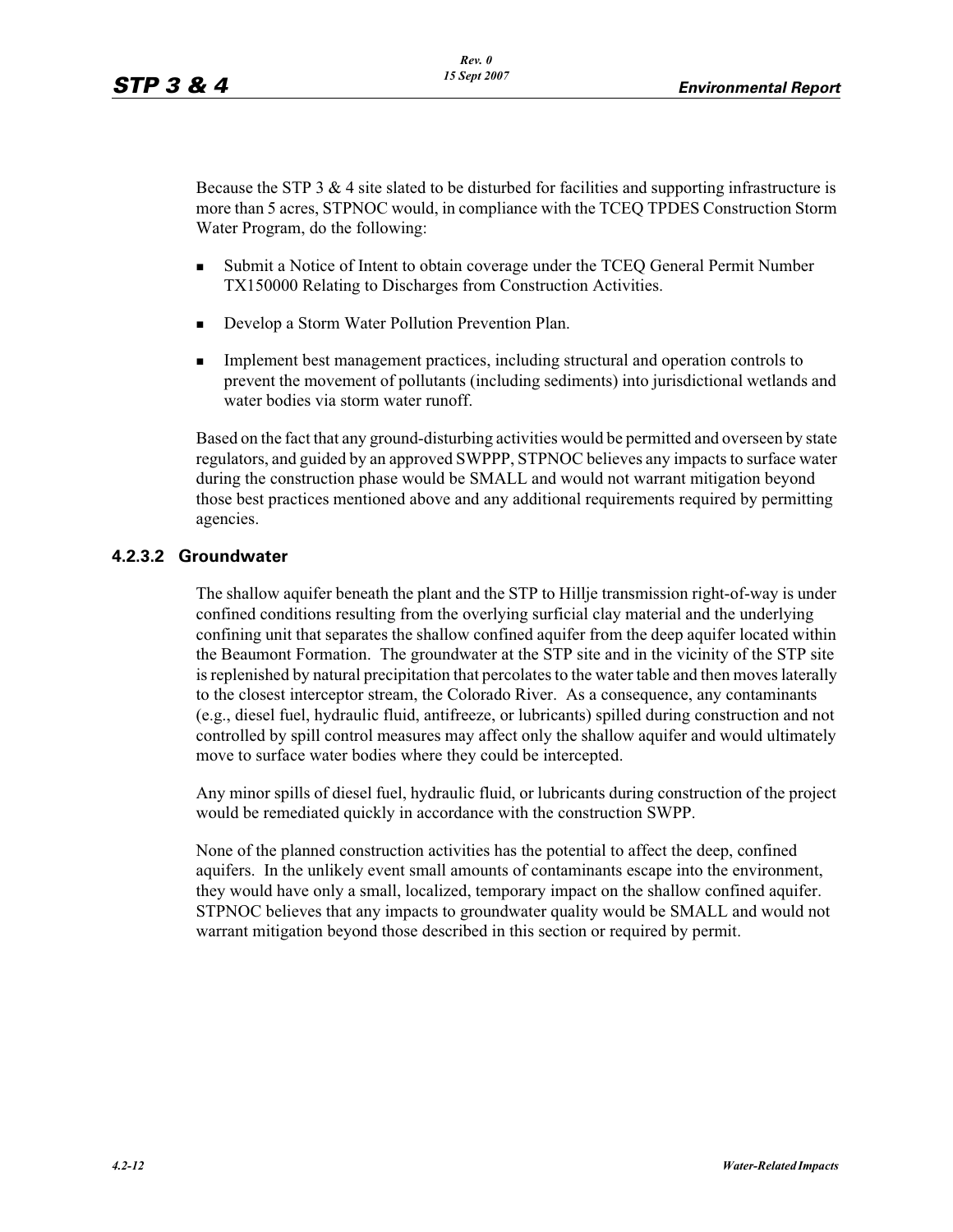# **4.2.4 References**

- 4.2-1 STPEGS Updated Final Safety Analysis Report for Units 1 & 2, Revision 13, May 2006.
- 4.2-2 "Final Environmental Statement related to the Operation of STP 1 & 2," NRC (Nuclear Regulatory Commission) August 1986.
- 4.2-3 "Rapid Bioassessment Initial Report," ENSR (ENSR Corporation), South Texas Project Electric Generating Station, Prepared for STP Nuclear Operating Company, Wadsworth, Texas, May 2007.
- 4.2-4 "Ecological Survey Report Unit 3 and 4 Licensing Project," ENSR, South Texas Project Electric Generating Station, Prepared for STP Nuclear Operating Company, Wadsworth, Texas, March 2007.
- 4.2-5 Operating Permit, STP Nuclear Operating Company, Historical User Permit No. OP-04122805, Coastal Plains Groundwater Conservation District, March 2005.
- 4.2-6 CPGCD (Coastal Plains Groundwater Conservation District) 2004, Rules of the Coastal Plains Groundwater Conservation District, adopted May 25.
- 4.2-7 "Groundwater and Wells," Fletcher G. Driscoll, 2<sup>nd</sup> Edition, Johnson Filtration Systems Inc., St. Paul, Minnesota, 1989.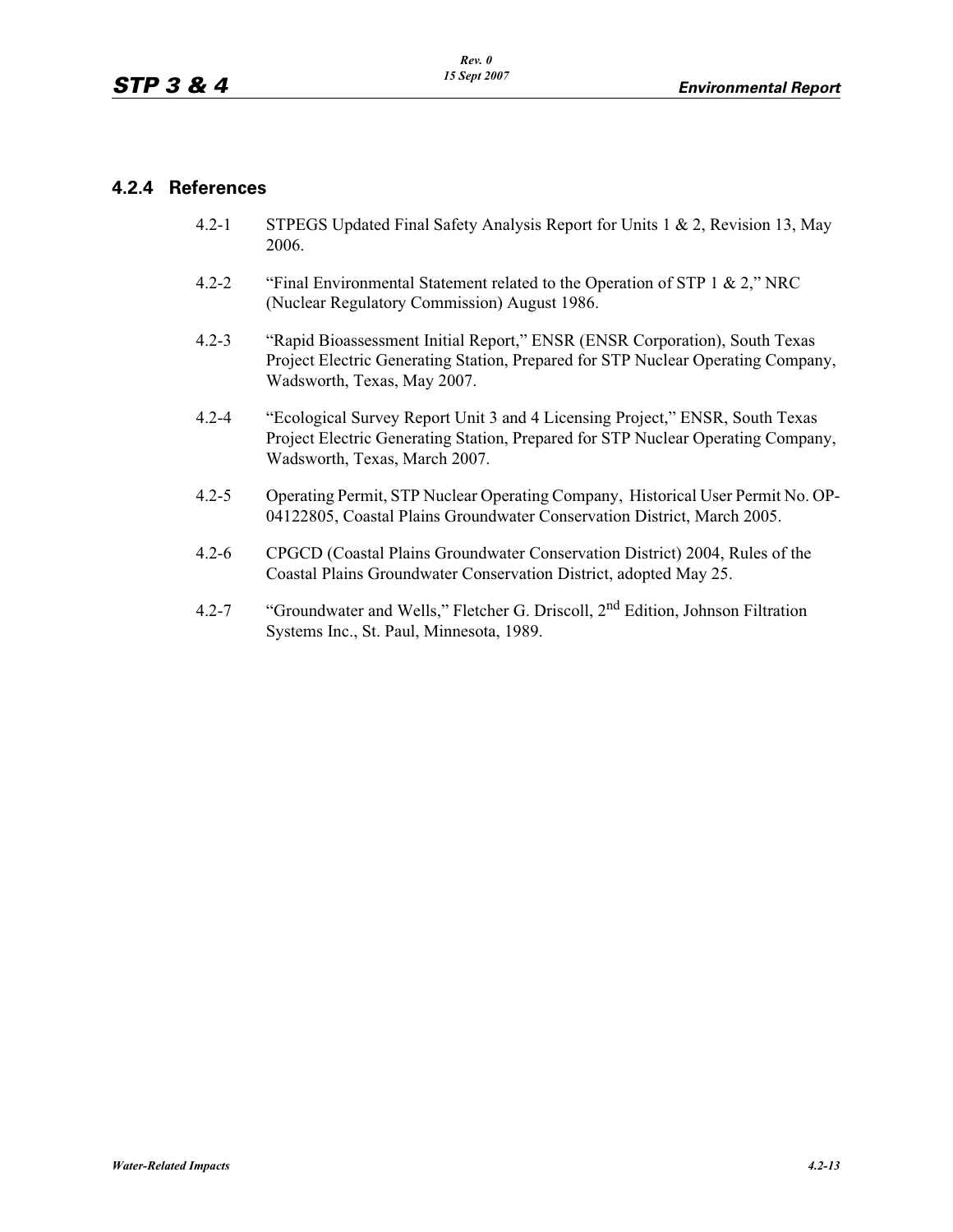| <b>Location</b>   | <b>Distance from STP Proposed</b><br><b>Excavation</b> | Drawdown at<br><b>Location Facility</b> | Subsidence at<br><b>Location Facility</b> |
|-------------------|--------------------------------------------------------|-----------------------------------------|-------------------------------------------|
| <b>MCR Dike</b>   | 2200 ft from STP 3 & 4                                 | $< 0.1$ to 10 ft                        | $< 0.01$ to 0.08 ft                       |
| <b>STP Unit 1</b> | 2250 ft from STP 3 & 4                                 | $< 0.1$ to 19 ft                        | $<$ 0.01 to 0.25 ft                       |
| STP Unit 2        | 1800 ft from STP 3 & 4                                 | $< 0.1$ to 9 ft                         | $< 0.01$ to 0.07 ft                       |

# **Table 4.2-1 Estimated Dewatering Drawdown and Subsidence**

| Table 4.2-2 Pump Test Data STP 1 & 2 Shallow Aquifer |
|------------------------------------------------------|
| <b>Portion of the Chicot Aquifer</b>                 |

|                  | <b>Test Depth</b> | <b>Transmissivity</b> | Permeability |        | <b>Storage</b>     |
|------------------|-------------------|-----------------------|--------------|--------|--------------------|
| <b>Pump Test</b> | (ft)              | (gpd/ft)              | gpd/ft       | cm/sec | <b>Coefficient</b> |
|                  | 60-140            | 33,000                | 410          | 0.0200 | 0.00071            |
| 2                | 59-83             | 13,000                | 600          | 0.0280 | 0.00045            |
| 3                | $20 - 43$         | 1,100                 | 65           | 0.0030 | 0.00170            |
| 4                | $30 - 45$         | 10,500                | 420          | 0.0200 | 0.00070            |

Source: Reference 4.2-2, Table 2.4.13-3